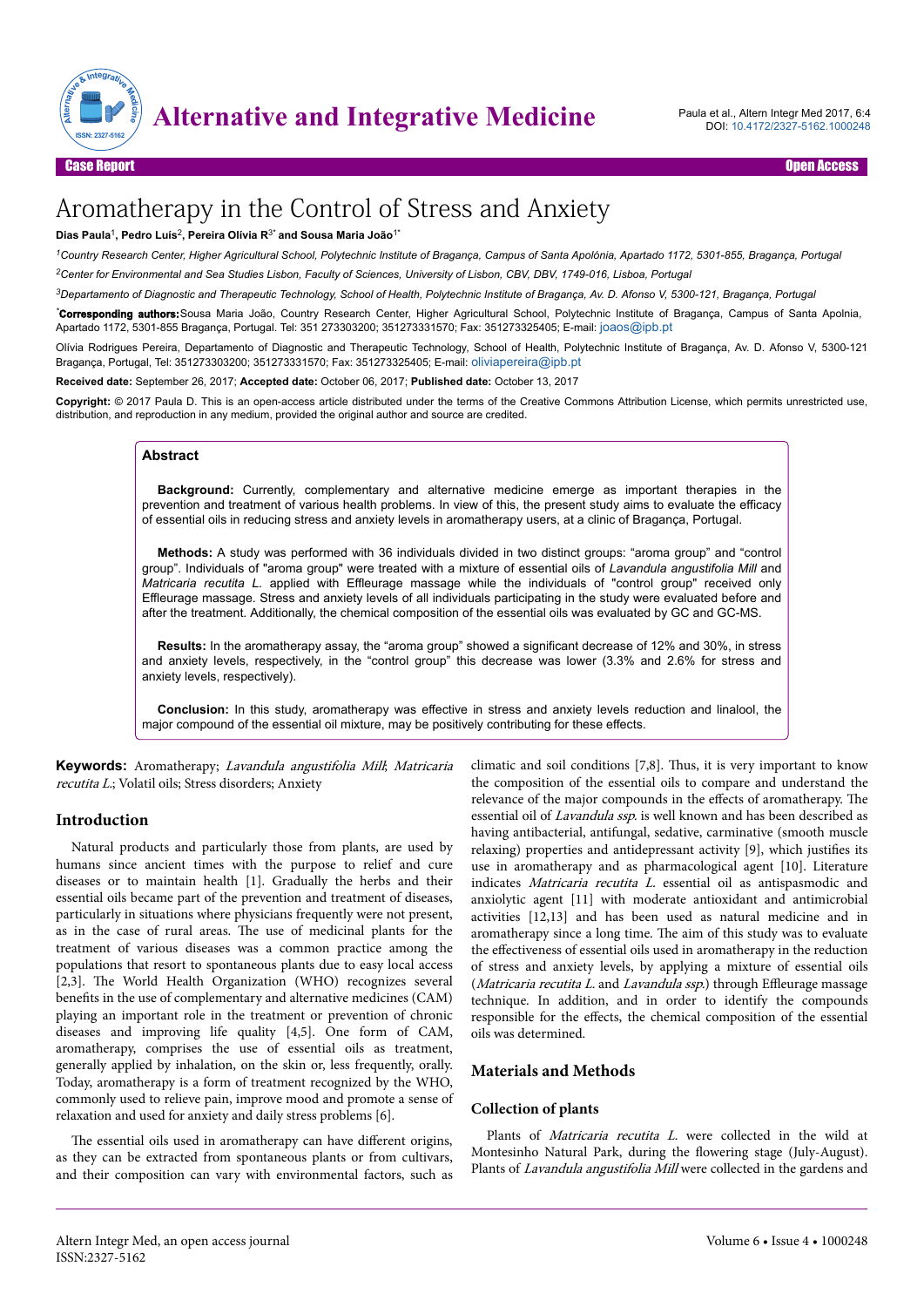greenhouses of Agrarian School of Bragança, between June and July. The species were identified and registration vouchers deposited in Herbarium of the Escola Superior Agrária of Bragança-BRESA. Нe extraction of essential oils by hydro distillation was performed using a Clevenger apparatus, for 3 h, according to the European Pharmacopoeia [14], with yield determination (v/fresh weight). Нe essential oils were stored at -20°C in the dark. From each essential oil, a small amount was used for the GC and GC-MS analyses and the remainder was used to prepare the mixtures for further use in the aromatherapy assays.

#### **Aromatherapy assay**

The data were collected using a questionnaire, composed by three sections. Section 1 was the perceived stress Cohen Perceived Stress Symptoms scale (1983) with 14 items [15]. Section 2 was composed of Hamilton Anxiety Rating scale (1959) [16] for measuring the anxiety levels. In section 3, generic questions were included about the perception and the use of aromatherapy and also sociodemographic questions. Section 1 and section 2 were applied to the participants before and after the aromatherapy or Effleurage massage treatments while section 3 was applied just before the treatments.

For the experimental part of the study, an opportunistic sample was used. Adults aged between 18 and 45 years, users of a clinic in Bragança, Portugal, with high levels of stress and with medium or severe anxiety were included in the study. Нis way, the inclusion criteria includes a stress level equal or greater than 75% and a minimum of 20 points on the anxiety scale. For the determination of the stress values it was used the Cohen Perceived Stress Symptoms scale (1983) [15] while the Hamilton Anxiety Rating scale (1959) [16] was used to determine the level of anxiety. Individuals with psychiatric conditions, pregnant women and individuals under any type of treatment for stress and anxiety were excluded from the study.

The 36 individuals of both sexes, aged between 18 and 45 years, included in the study. Нe participants, mostly of female gender (83%, n=30) with ages between 18 and 25 (67%, n=24), were divided into two distinct groups: "aroma group"  $(n=18)$  and "control group"  $(n=18)$ . "Aroma group" received a treatment with a mixture of the two essential oils (Lavandula angustifolia Mill and Matricaria recutita <sup>L</sup>; 60:40 v/v) using sweet almond oil as vector and Effleurage massage, while for "control group" only Effleurage massage with sweet almond oil, an odorless oil, was applied. Нe complete treatment of the two groups consisted of fourteen sessions (once a week) of thirty minutes each. The levels of stress and anxiety of the participants were assessed before and after treatment, in the two groups.

During this study, all ethical aspects were guaranteed. Before starting, all participants were informed about the aim of the study, the procedures and the voluntary nature of their participation. They were informed that a refusal or a termination of their participation would not have any negative consequence, being able to withdraw from the study at any time. All participants have signed the informed consent form and, to ensure confidentiality, a code for each participant was used instead of their names, and the collective disclosure of results was also guaranteed.

#### **Chemical analysis of essential oils**

Gas chromatography (GC): Gas chromatographic analyses were performed using a Perkin Elmer Autosystem XL (Perkin Elmer, Shelton, Connecticut, USA) gas chromatograph equipped with two flame ionization detectors (FIDs), a data handling system and a vaporizing injector port into which two columns of different polarities were installed: a DB-1 fused-silica column (30 m × 0.25 mm i.d., film thickness 0.25 μm) (J&W 6cientific Inc., Rancho Cordova, CA, USA) and a DB-17HT fused-silica column (30 m  $\times$  0.25 mm i.d., film thickness 0.15 μm) (J&W 6cientific Inc.). Oven temperature was programmed, 45°C to 175°C, at 3°C/min, subsequently at 15°C/min up to 300°C, and then held isothermal for 10 min; injector and detector temperatures, 280°C and 300°C, respectively; carrier gas, hydrogen, adjusted to a linear velocity of 30 cm/s. Нe samples were injected using split sampling technique, ratio 1:50. Нe volume of injection was 0.2 μl of a pentane-oil solution. Нe percentage composition of the oils was computed by the normalization method from the GC peak areas, calculated as mean values of two injections from each essential oil, without using correction factors.

Gas chromatography-mass spectrometry (GC-MS): The GC-MS unit consisted of a Perkin. Elmer Autosystem XL (Perkin Elmer, Shelton, Connecticut, USA) gas chromatograph, equipped with DB-1 fused-silica column (30 m  $\times$  0.25 mm i.d., film thickness 0.25 µm) (J & W 6cientific, Inc.), and interfaced with a Perkin-Elmer Turbomass mass spectrometer (software version 4.1, Perkin Elmer, Shelton, Connecticut, USA). Injector and oven temperatures were as above; transfer line temperature, 280°C; ion trap temperature, 220°C; carrier gas, helium, adjusted to a linear velocity of 30 cm/s; split ratio, 1:40; ionization energy, 70 eV; ionization current, 60 μA; scan range, 40 amu to 300 amu; scan time, 1 sec. Нe identity of the components was assigned by comparison of their retention indices, relative to  $C_9$  and  $C_{17}$  n-alkane indices and GC-MS spectra from a homemade library, constructed based on the analyses of reference oils, laboratorysynthesized components and commercial available standards.

Statistical analysis: The results were analyzed using the SPSS program (version 20) and the descriptive statistics expressed as mean, standard deviation and percentage. For statistic comparison the Wilcoxon and Mann-Whitney U tests have been used with a level of significance of 5% (p-value<0.05).

#### **Results**

Regarding the levels of stress and anxiety in each group, there are statistically significant differences between the initial and final values of stress and anxiety of the two groups (Table 1). In the "aroma group" it was verified that the values distribution of "stress initial" and "stress final" are not identical. Similar results have been found for anxiety, with values of "anxiety initial" and "anxiety final" not identical.

For the "control group" the distributions of the values of the variables "stress initial" and "stress final" are not identical and similar results have been found for "anxiety initial" and "anxiety final" values (Table 1). In the "aroma group" it was evident a decrease in the stress levels (12%) and anxiety (30%) after the treatment, from a rating "high" to "medium", compared to the "control group" while the levels of stress and anxiety have decreased of 3.3% and 2.6%, respectively. In this way, in the "aroma group" it was observed that anxiety levels decreased more intensively than stress levels.

Further, with regard to differences between the initial and final values of stress and anxiety levels, after individual and group analysis, a significant decrease of 6.7% and 7.2 points it was observed for stress and anxiety levels, respectively (Table 2). Moreover, it is important to note that the differences between initial and final values were greater in the "aroma group".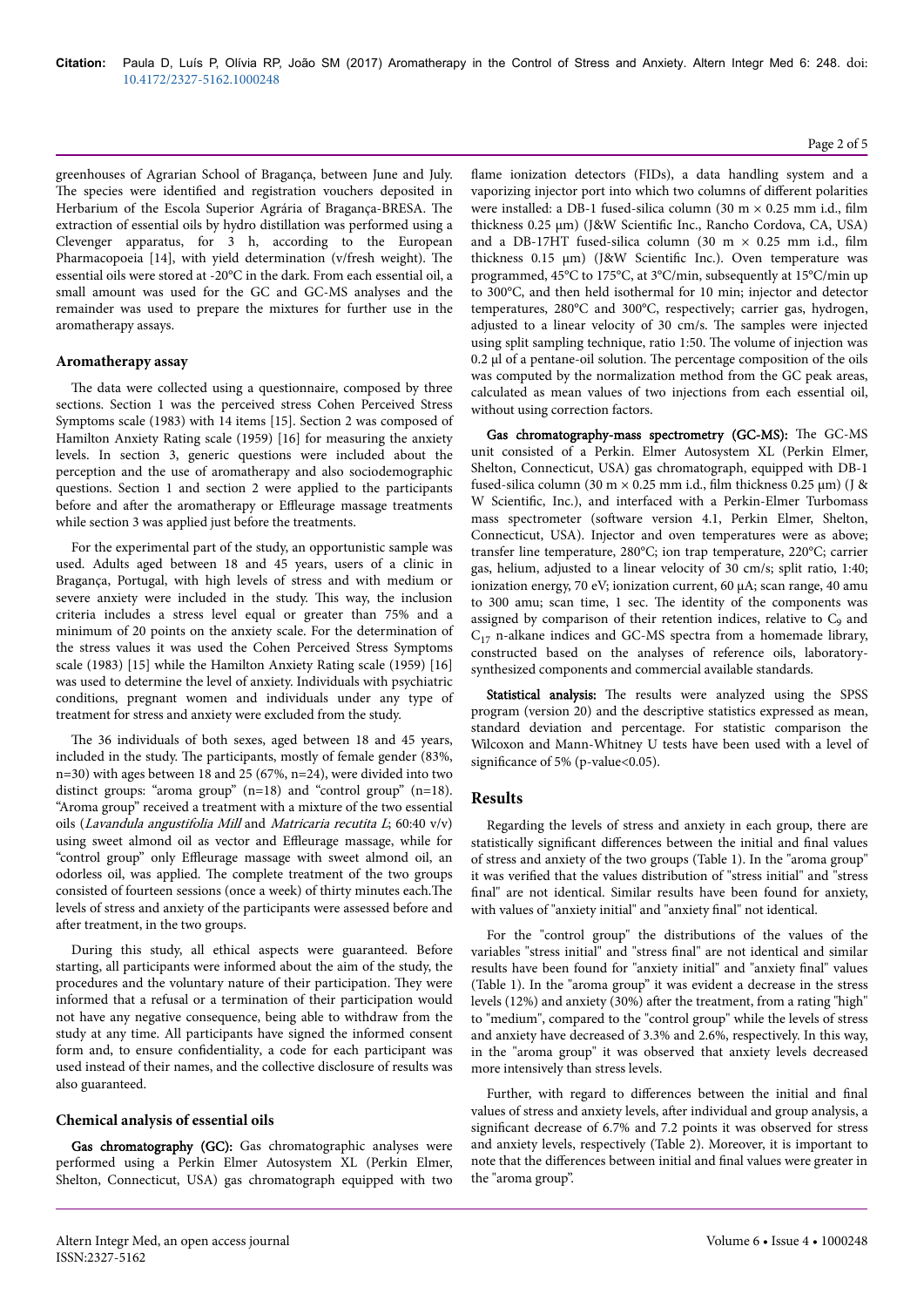|                         | Aroma Group (n=18) |                |                                                                                                                 | Control Group (n=18) |                 |                 |                    |         |
|-------------------------|--------------------|----------------|-----------------------------------------------------------------------------------------------------------------|----------------------|-----------------|-----------------|--------------------|---------|
| <b>Variables</b>        | <b>Initial</b>     | Final          | <b>Test Values</b>                                                                                              | p-value              | Initial         | Final           | <b>Test Values</b> | p-value |
| <b>Stress</b><br>(%)    | $77.4 \pm 3.5$     | $68.3 \pm 7.2$ | $-3.731$                                                                                                        | < 0.001              | $72.7 \pm 2.8$  | $70.28 \pm 2.7$ | $-3.52$            | < 0.001 |
| <b>Anxiety (points)</b> | $25.3 \pm 7.6$     | $17.7 \pm 7.9$ | $-3.29$                                                                                                         | < 0.001              | $17.17 \pm 2.0$ | $16.72 \pm 2.0$ | $-2.53$            | 0.011   |
|                         |                    |                | the contract of the contract of the contract of the contract of the contract of the contract of the contract of |                      |                 |                 |                    |         |

The levels of stress e anxiety initial and final are expressed as average ± standard deviation; Values of the test and p-value of Wilcoxon test.

## Table 1: Initial and final levels of stress and anxiety.

| <b>Variables</b>                                                                                                                    | Aroma          | Control        | $\neq$ Groups | p-value |  |  |  |
|-------------------------------------------------------------------------------------------------------------------------------------|----------------|----------------|---------------|---------|--|--|--|
|                                                                                                                                     | Group $(n=18)$ | Group $(n=18)$ | average       |         |  |  |  |
| Stress $(\%)$                                                                                                                       | $9.2 \pm 6.9$  | $2.4 \pm 1.6$  | 6.7           | < 0.001 |  |  |  |
| Anxiety(points)                                                                                                                     | $7.7 \pm 8.1$  | $0.4{\pm}0.6$  | 7.2           | < 0.001 |  |  |  |
| Differences of stress e anxiety levels in each group are expressed as average ± standard deviation; p-value of Mann-Whitney U test. |                |                |               |         |  |  |  |

Table 2: Initial and final values of stress and anxiety levels.

Concerning aromatherapy treatment, the majority of participants were satisfied (67%) and 22% were totally satisfied. In agreement with this, when questioned about the benefits of aromatherapy, most participants agreed that aromatherapy has health benefits, namely, it is useful (83%), promotes health (86%), is effective in preventing disease (86%), promotes well-being and quality of life (69%) and promotes a good relationship between the therapist and the client (83%).

Accordingly, 70% of the participants agreed with the inclusion of aromatherapy in the National Health Service, due to the following reasons (with percentages of response between 94% to 100%): lack of confidence in conventional medicine, less adverse effects by using natural products, efficient prevention of disease and low cost treatment.

Is important to highlight that is a study with some limitations mainly due the sample size and non-probability sampling used. Нe small sample size and their non-random selection limit the extrapolation of the results to the population. In accordance to that, the degree to the aromatherapy effect of the individuals of the sample differs from the population is unknown.

Additionally, there may have been subjects who might be left out during the selection process and individuals who are over-represented in the sample. In conclusion, the results obtained in the aromatherapy assays indicate positive effects in the control of stress and anxiety for the sample studied, however it must be confirmed in further studies.

The essential oils of Lavandula angustifolia and Matricaria recutita, were obtained with a yield of 3.5% and 0.41% (v/fresh weight), respectively. Нe composition of the essential oils of Lavender, of Chamomile and of the mixture used in the aromatherapy assay is shown in Table 3, considering only the major compounds  $(\geq 2\%)$ .

For Lavender essential oil, with a percentage of identification near 99%, the more abundant compounds were linalool, camphor, 1,8 cineole, terpinen-4-ol, borneol and cis-β-ocimene. Although with a lower percentage of identification (approximately 50%) for

Chamomile, the main compounds were 1,8-cineole, pinocarvone, trans-pinocarveol, hexyl angelate, α-pinene and isobutyl isobutyrate.

It is noteworthy the different profile of the two essential oils with some compounds present in the essential oil of only one of the plant species while others are common to both plant species essential oils, but frequently with clearly quantitative differences (e.g. linalool and terpinen-4-ol).

| <b>Components</b>                                                                                            | <b>RI</b> | Lavender       | Chamomile                | <b>Mixture</b> |  |  |  |
|--------------------------------------------------------------------------------------------------------------|-----------|----------------|--------------------------|----------------|--|--|--|
| $\alpha$ -Pinene                                                                                             | 930       | 0.6            | 3.8                      | 1.9            |  |  |  |
| Isobutyl isobutyrate                                                                                         | 999       | L,             | 2.6                      | 0.3            |  |  |  |
| 1,8-Cineole                                                                                                  | 1005      | 7.5            | 13.9                     | 12.2           |  |  |  |
| Limonene                                                                                                     | 1009      | 1.3            | $\overline{\phantom{0}}$ | $\overline{2}$ |  |  |  |
| cis-β-Ocimene                                                                                                | 1017      | 5              | $\overline{\phantom{0}}$ | 4.1            |  |  |  |
| Linalool                                                                                                     | 1074      | 45.1           | 0.5                      | 43.4           |  |  |  |
| Camphor                                                                                                      | 1102      | 8.6            | 0.3                      | 8.2            |  |  |  |
| trans-Pinocarveol                                                                                            | 1106      | $\overline{a}$ | 4.7                      | $\overline{a}$ |  |  |  |
| Pinocarvone                                                                                                  | 1121      | $\overline{a}$ | 7.8                      | 1.3            |  |  |  |
| <b>Borneol</b>                                                                                               | 1134      | 5.5            | $\overline{\phantom{0}}$ | 4.8            |  |  |  |
| Terpinen-4-ol                                                                                                | 1148      | $\overline{7}$ | 0.6                      | 6.3            |  |  |  |
| Linalyl acetate                                                                                              | 1245      | 2.9            | -                        | 2.3            |  |  |  |
| Hexyl angelate                                                                                               | 1273      | $\overline{a}$ | 3.9                      | $\overline{a}$ |  |  |  |
| <sup>*</sup> RI: Retention Index relative to C <sub>9</sub> and C <sub>17</sub> n-alkanes on the DB-1 column |           |                |                          |                |  |  |  |

**Table 3:** Major compounds ( $\geq$  2%) in the essential oils of Lavender, Chamomile and their mixture.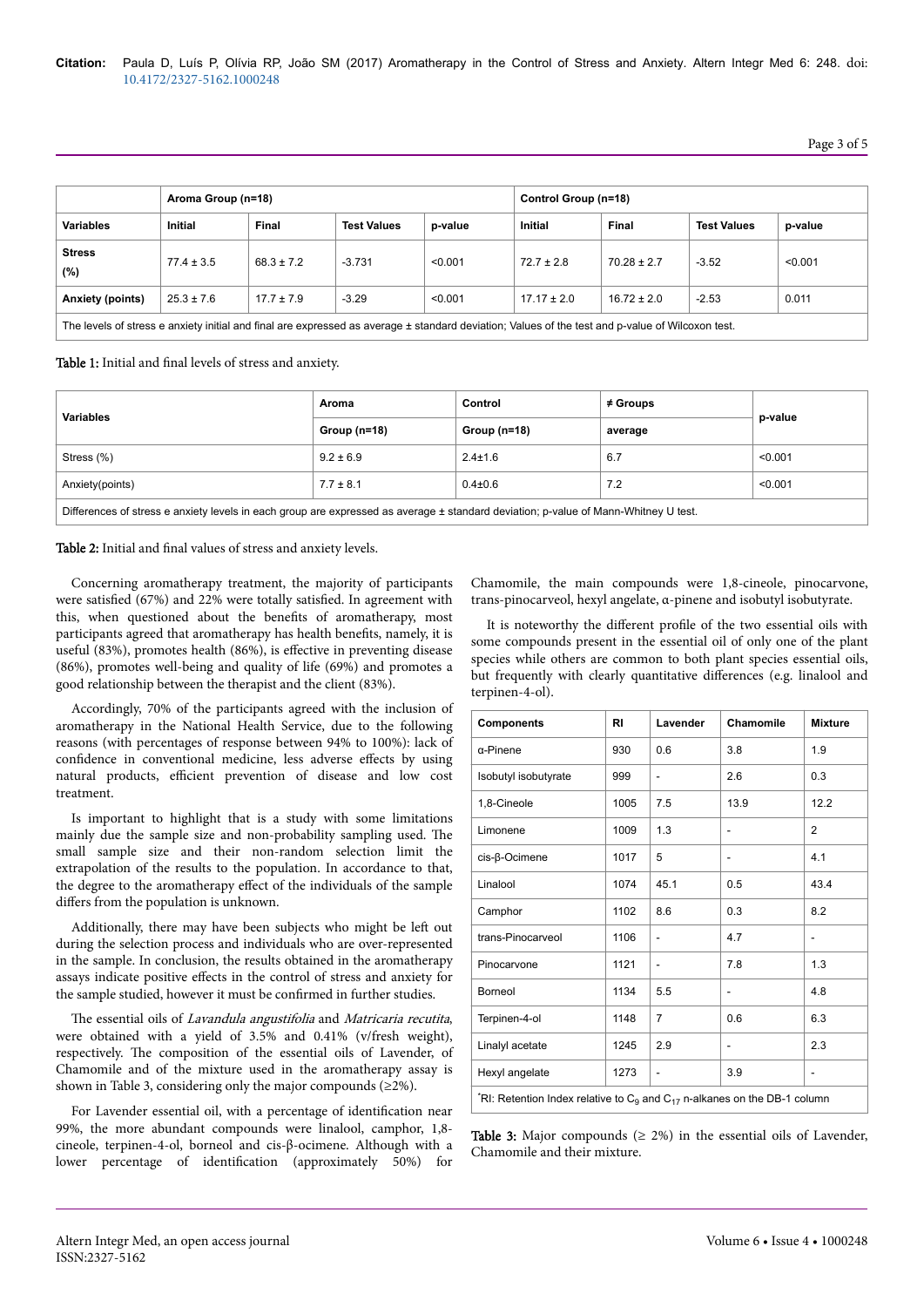### **Discussion**

The results indicated that aromatherapy is an effective treatment in the reduction of stress and anxiety levels. Specifically, the "aroma group" showed a significant decrease of 12% and 30%, with respect to stress and anxiety compared to the control group in which a minor decline in these levels (3% in stress and 2.6% in anxiety) was observed. The differences in stress and anxiety levels between aroma and control groups before and after treatment were also significant.

The essential oils analyses allow to found compounds such as linalool, 1,8 cineole in Lavandula. As described in the literature, the essential oil of this plant is mostly composed by oxygen-containing monoterpenes compounds [17]. Although the composition of the essential oil of Lavandula angustifolia shows a remarkable variability, depending on the source, the season or the method of isolation [18-22], the main constituents are predominantly linalool, 1,8-cineole or linalyl acetate, and oxygenated monoterpenes constitute, largely, the major group. A recent publication showed that the essential oil of Lavender and its main constituent, linalool, have a potential inhibitory effect on neuronal spontaneous electrical activity, using rat neuronal networks [20]. Similar studies have demonstrated the benefit of aromatherapy in stress control in primary school teachers [23] and nurses [24]. Additionally, various studies have shown that aromatherapy reduces anxiety in surgical patients [25,26].

To clarify the aromatherapy regarding the effectiveness, it is important the increase of research in this area [27,28]. In addition, the monitoring and reporting of possible side effects should be done to ensure the safety of this technique [29,30].

A comprehensive view of the actual position of these participants in relation to aromatherapy has been collected, which recommended the inclusion of this therapy in National Health Service. Нe European Information Centre for Complementary & Alternative Medicine highlight the remarkable growth of these practices in the last ten years, meeting the recommendation that patients may have more choice outside the scope of conventional medicine [27,31,32].

#### **Conclusion**

Although the study showed the importance of aromatherapy in the reduction of stress and anxiety levels, more research is needed to understand which compounds are involved and the mechanism of action related to each essential oil used.

#### **Acknowledgements**

The authors gratefully acknowledge the financial support provided by Fundação para a Ciência e a Tecnologia (FCT) under UID/AMB/ 50017/2013, FEDER PT2020-Compete 2020. Authors are also grateful to Gabinete Terapêutico Telmo Teles, Unipessoal, Lda, Bragança, for the availability to perform the aromatherapy assay.

#### **References**

- 1. [Mukherjee PK, Venkatesh M, Gantait A \(2010\) Ayurveda in modern](https://dx.doi.org/10.1016/B978-008045382-8.00655-9) medicine: Development and modification [of bioactivity. In: Mander L,](https://dx.doi.org/10.1016/B978-008045382-8.00655-9) [Liu HW. Comprehensive natural products II. Hardbound: Elsevier, USA.](https://dx.doi.org/10.1016/B978-008045382-8.00655-9) [pp: 479-507.](https://dx.doi.org/10.1016/B978-008045382-8.00655-9)
- 2. Salgueiro J (2005) Herbs, uses and knowledge Medicinal plants in Alentejo and other natural products. Edições Colibri. Lisboa, Portugal.
- 3. Cunha AP, Teixeira F, Silva AP, Roque OR (2010) Plants in therapeutics Pharmacology and clinical trials. Calouste Gulbenkian Foundation, Lisboa, Portugal.
- 4. WHO (2002) Traditional medicine strategy 2002-2005, World Health Organization. Geneva, 1-3.
- 5. [World Health Organization \(WHO\) \(2002\) Launches the](http://www.who.int/mediacentre/news/releases/release38/en/) first global [strategy on traditional and alternative medicine.](http://www.who.int/mediacentre/news/releases/release38/en/)
- 6. Cunha AP, Nogueira MT, Roque OR (2012) Aromatic plants and essential oils-composition and applications. Calouste Gulbenkian Foundation. Lisboa, Portugal.
- 7. [Aghaei Y, Mirjalili MH, Nazeri V \(2013\) Chemical diversity among the](https://dx.doi.org/10.1002/cbdv.201200194) [essential oils of wild populations of Stachys lavandulifolia vahl](https://dx.doi.org/10.1002/cbdv.201200194) [\(Lamiaceae\) from Iran. Chem Biodivers 10: 262-273.](https://dx.doi.org/10.1002/cbdv.201200194)
- 8. [Maissa BJ, Walid H \(2014\) Antifungal activity of chemically](http://dx.doi.org/10.1080/14786419.2014.984182) different [essential oils from wild Tunisian](http://dx.doi.org/10.1080/14786419.2014.984182) Thymus spp. Nat Prod Res. 29: 869-873.
- 9. [Cavanagh HMA, Wilkinson JM \(2002\) Biological activities of lavender](http://onlinelibrary.wiley.com/doi/10.1002/ptr.1103/full) [essential oil. Phytother Res 16: 301-308.](http://onlinelibrary.wiley.com/doi/10.1002/ptr.1103/full)
- 10. [Ulbricht C, Basch E, Foppa I, Liebowitz R, Nelson J, et al. \(2004\)](http://dx.doi.org/10.1080/J157v04n01_07) Thyme (Thymus vulgaris L.), Thymol. [J Herb Pharmacother 4: 63-78.](http://dx.doi.org/10.1080/J157v04n01_07)
- 11. [McKay DL, Blumberg JB \(2006\) A review of the bioactivity and potential](http://onlinelibrary.wiley.com/doi/10.1002/ptr.1900/full) health benefits [of Chamomile tea \(Matricaria recutita L.\) Phytother Res](http://onlinelibrary.wiley.com/doi/10.1002/ptr.1900/full) [20: 519-530.](http://onlinelibrary.wiley.com/doi/10.1002/ptr.1900/full)
- 12. [Zargaran A, Borhani-Haghighi A, Faridi P, Daneshamouz S, Kordafshari](http://dx.doi.org/10.1016/j.mehy.2014.08.023) G, et al. (2014) Potential effect [and mechanism of action of topical](http://dx.doi.org/10.1016/j.mehy.2014.08.023) [chamomile \(Matricaria chammomila L.\) oil on migraine headache: A](http://dx.doi.org/10.1016/j.mehy.2014.08.023) [medical hypothesis. Med Hypotheses 83: 566-569.](http://dx.doi.org/10.1016/j.mehy.2014.08.023)
- 13. [Agatonovic-Kustrin S, Morton DW, Yusof AP \(2015\)](https://dx.doi.org/10.4172/2329-6798.1000e120) Thin-Layer [Chromatography-bioassay as powerful tool for rapid](https://dx.doi.org/10.4172/2329-6798.1000e120) identification of [bioactive components in botanical extracts. Mod Chem appl 3:e120.](https://dx.doi.org/10.4172/2329-6798.1000e120)
- 14. Council of Europe (COE) (2007) European directorate for the quality of medicines. European Pharmacopoeia 6th Edition. Strasbourg, France.
- 15. Cohen S, Kamarck T, Mermelstein R (1983) A global measure of perceived stress. J Health Soc Behav 24: 385-396.
- 16. Hamilton M (1959) The [assessment of anxiety states by rating. Br J Med](http://onlinelibrary.wiley.com/doi/10.1111/j.2044-8341.1959.tb00467.x/full) [Psychol 32: 50-55.](http://onlinelibrary.wiley.com/doi/10.1111/j.2044-8341.1959.tb00467.x/full)
- 17. Setzer WN (2009) Essential oils and anxiolytic aromatherapy. Nat Prod Commun 4: 1305-1316.
- 18. Singh O, Khanam Z, Misra N, Srivastava MK (2011) Chamomile (Matricaria chamomilla L.): An overview. Pharmacogn Rev 5: 82-95.
- 19. Lakusic B, Lakusic D, Ristic M, Marcetic M, Slavkovska V (2014) Seasonal variations in the composition of the essential oils of Lavandula angustifolia (Lamiacae). Nat Prod Commun 9: 859-862
- 20. [Caputo L, Souza LF, Alloisio S, Cornara L, De Feo V \(2016\) Int J Mol Sci](https://dx.doi.org/10.3390/ijms17121999) [17:1999.](https://dx.doi.org/10.3390/ijms17121999)
- 21. [Carrasco A, Martinez-Gutierrez R, Tomas V, Tudela J \(2016\) Lavandula](https://doi.org/10.1055/s-0035-1558095) [angustifolia and Lavandula latifolia Essential Oils from Spain: Aromatic](https://doi.org/10.1055/s-0035-1558095) Profile [and Bioactivities. Planta Med. 82: 163-170.](https://doi.org/10.1055/s-0035-1558095)
- 22. [Chrysargyris A, Panayiotou C, Tzortzakis N \(2016\) Nitrogen and](https://www.cabdirect.org/cabdirect/abstract/20163098116) phosphorus levels affected [plant growth, essential oil composition and](https://www.cabdirect.org/cabdirect/abstract/20163098116) [antioxidant status of lavender plant \(Lavandula angustifolia Mill.\) Ind](https://www.cabdirect.org/cabdirect/abstract/20163098116) [Crops Prod 83: 577-586.](https://www.cabdirect.org/cabdirect/abstract/20163098116)
- 23. [Liu SH, Lin TH, Chang KM \(2013\)](http://dx.doi.org/10.1155/2013/853809) The physical effects of aromatherapy [in alleviating work-related stress on elementary school teachers in Taiwan](http://dx.doi.org/10.1155/2013/853809) [Evid Based Complement Alternat Med 853809.](http://dx.doi.org/10.1155/2013/853809)
- 24. [Chen MC, Fang SH, Fang L \(2013\)](https://dx.doi.org/10.1111/ijn.12229) The effects of aromatherapy in [relieving symptoms related to job stress among nurses. Int J Nurs Pract](https://dx.doi.org/10.1111/ijn.12229) [21: 87-93.](https://dx.doi.org/10.1111/ijn.12229)
- [Ni CH, Hou WH, Kao CC, Chang ML, Yu LF, et al. \(2013\)](https://dx.doi.org/10.1155/2013/927419) The anxiolytic effect [of aromatherapy on patients awaiting ambulatory surgery: a](https://dx.doi.org/10.1155/2013/927419) [randomized controlled trial. Evid Based Complement Alternat Med](https://dx.doi.org/10.1155/2013/927419) [927419.](https://dx.doi.org/10.1155/2013/927419)
- 26. Fayazi S, Babashahi M, Rezaei M (2011) The effect of inhalation aromatherapy on anxiety level of the patients in preoperative period. Iran J Nurs Midwifery Res 16: 278-283.